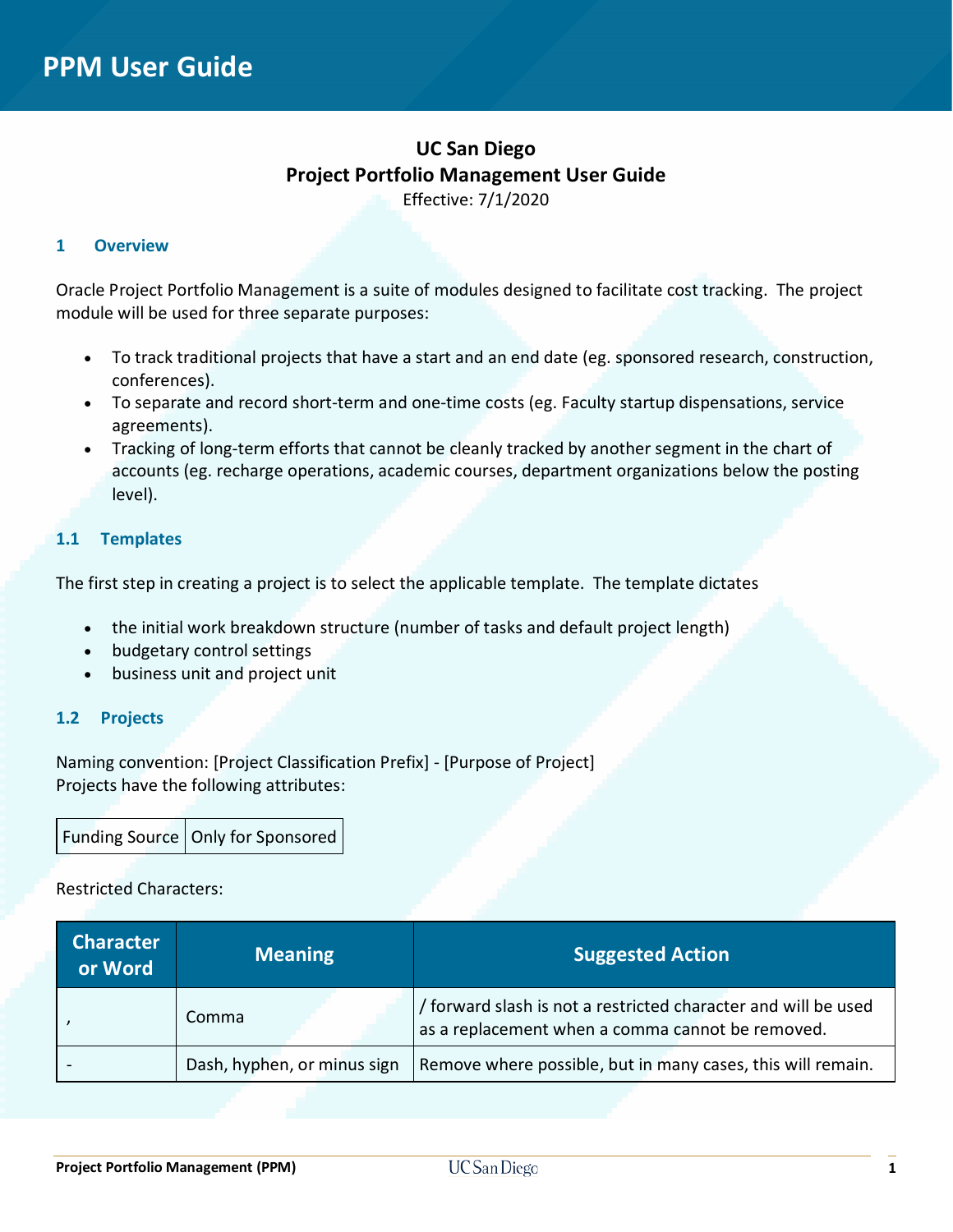|         |                                                      | Most, if not all, can be removed.                                                                                                                                                          |
|---------|------------------------------------------------------|--------------------------------------------------------------------------------------------------------------------------------------------------------------------------------------------|
|         | <b>Parentheses</b>                                   | In many cases, parentheses are used around initials following<br>a title. The initials will be removed. (e.g. Population Health<br>Svc Orgn (PHSO) will become Population Health Svc Orgn) |
|         | Period                                               | Remove.                                                                                                                                                                                    |
|         | Single quotation mark                                | Remove when it indicates possessive. (e.g. Chancellors Fund)<br>Leave when it indicates a year. (e.g. David R Schink '63<br><b>Scholarship Current Fund)</b>                               |
|         | Underscore                                           | Remove.                                                                                                                                                                                    |
| &       | Ampersand                                            | This is a wildcard used to search. When it cannot be replaced,<br>use the word "and". (e.g. Resource Management and<br>Planning)                                                           |
| $=$ < > | Equal, less than, greater than   Replace with words. |                                                                                                                                                                                            |

**Reserved words** include: All, And, Div, Or, To. As long as these are not used alone as a title or description, these will remain. "Group" can be replaced by "Grp".

## **1.3 Tasks**

Tasks represent components of a larger project. Each project must have at least one task, but there is no limit to how many can be.

Numbering convention: Tasks will be numbered sequentially – they will NOT use dots or dashes.

Tasks have the following fields:

| <b>Field</b>       | <b>Required? DFF?</b> |     |
|--------------------|-----------------------|-----|
| <b>Task Number</b> | Yes                   |     |
| <b>Task Name</b>   | Yes                   |     |
| Location           | No                    | Yes |
| Fund               | No                    | Yes |
| <b>Function</b>    | No                    | Yes |
| Program            | No                    | Yes |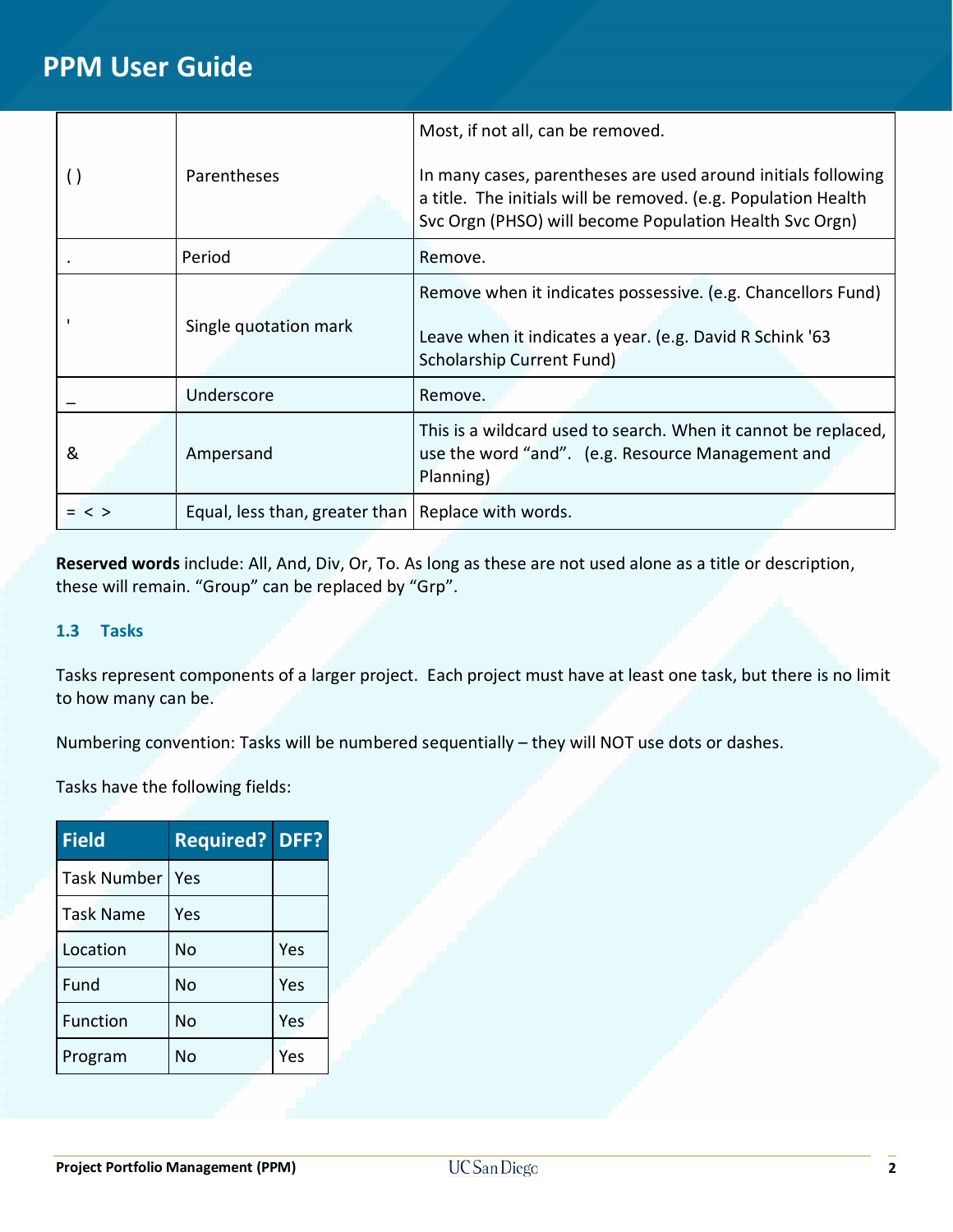## **1.3.1 Fabrications**

Fabrications are when one or more groups create a capital asset from component parts. They will be represented in FIS by Tasks under the one or more projects doing the work.

### **1.4 Project-Owning Organization**

In PPM, the list of Organizations that can be selected as Project-Owning Organizations is not linked to any segment in the chart of accounts. By convention, however, we are choosing to make the list of organizations an exact match to the Financial Units in the Chart of Accounts. The values, however, will be different. In the COA/GL, the segment for Financial Unit will use the FinUnit number, whereas in PPM it will be the FinUnit name.

#### **Examples:**

|         | <b>COA FinUnit PPM Organization</b> |
|---------|-------------------------------------|
| 1000176 | Bioengineering                      |
| 8000003 | Animal Care Program                 |
| 5000043 | <b>BFS General Accounting</b>       |

#### **2 Project Types**

Each project has one type, a class category, and a class code. The types may be used to drive certain accounting processes. Class categories and codes are used purely for ease of grouping and reporting. All projects, regardless of type, will have the same fields visible and available.

## **2.1 Sponsored Project**

Sponsored projects represent efforts with an external funding source awarded. These projects will be created automatically through an integration with Kuali Research (KR).

## **2.1.1 Class Category**

| <b>Name</b> | <b>Class Code</b>                  | <b>Description</b>                         | <b>Index Crosswalk Category</b><br>as of 2/25/20 |
|-------------|------------------------------------|--------------------------------------------|--------------------------------------------------|
| Research    | Research                           | Traditional grant for<br>research projects | Sponsored Project *                              |
| Research    | <b>PI Initiated Clinical Trial</b> | <b>PI Initiated Clinical Trial</b>         | <b>Sponsored Project</b>                         |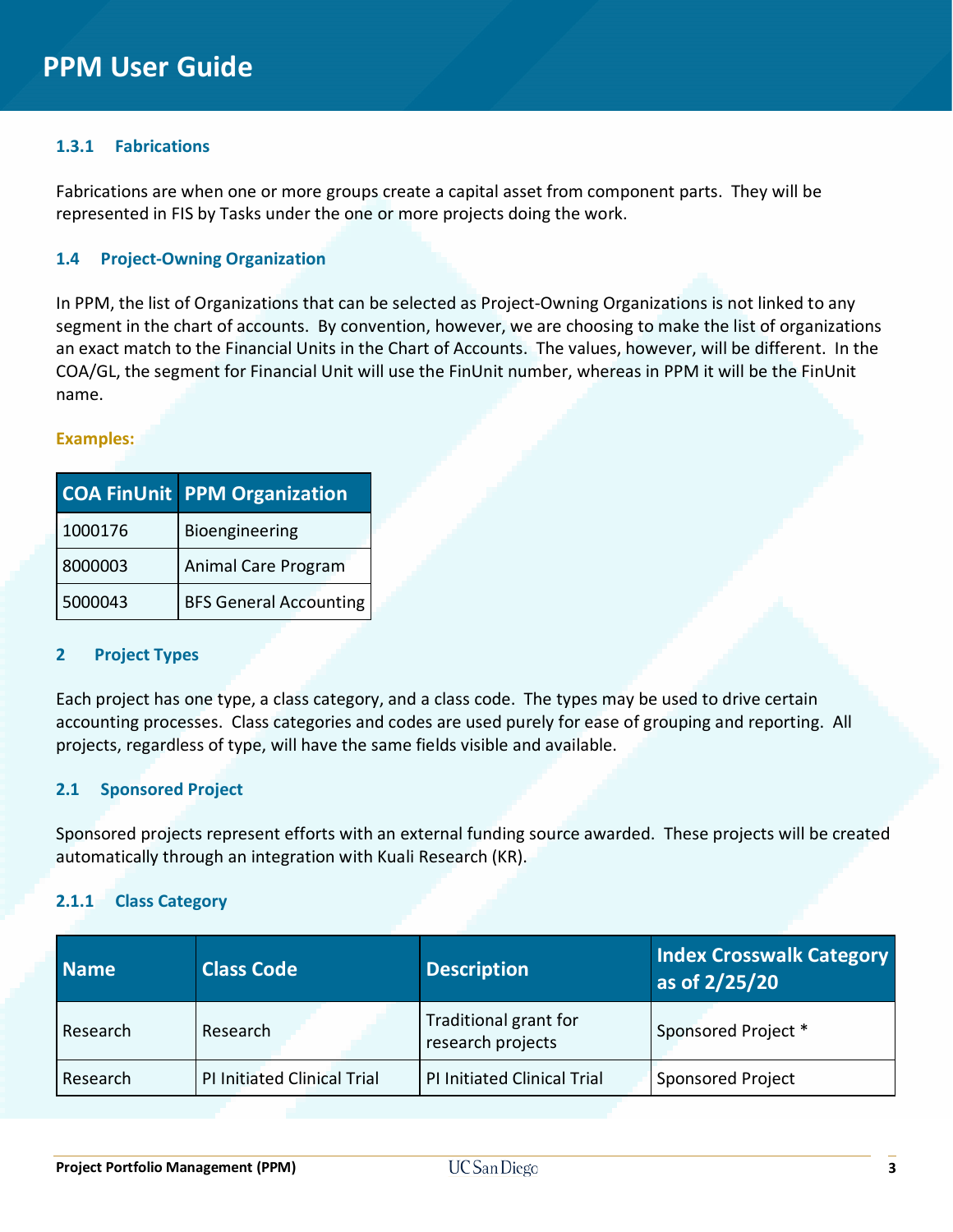| <b>Sponsor Initiated Clinical</b><br>Research<br>Trial | <b>Sponsor Initiated Clinical</b><br>Trial | Sponsored Project |
|--------------------------------------------------------|--------------------------------------------|-------------------|
|--------------------------------------------------------|--------------------------------------------|-------------------|

## **2.2 Capital Project**

Capital Projects represent large construction projects that will be converted into capital assets upon project completion.

**Note:** Capital Projects will have the org that is running the project as the Project-Owning Organization. The SLAs, however, will overwrite that to posting to Net Investment in Capital Assets (NICA) as the FinUnit.

## **2.2.1 Class Category**

| <b>Name</b> | l Code <sup>l</sup> | <b>Description</b>                                                                 | Index Crosswalk Category as of 2/25/20 |
|-------------|---------------------|------------------------------------------------------------------------------------|----------------------------------------|
|             |                     | Capital Project   Capital Project   Managed by Capital Projects   Capital Project* |                                        |

## **2.3 General Project**

### **2.3.1 Class Category**

| Code<br><b>Name</b>                                          |                       | <b>Description</b>                                                                                   | <b>Index Crosswalk</b><br>Category as of<br>2/25/20 |
|--------------------------------------------------------------|-----------------------|------------------------------------------------------------------------------------------------------|-----------------------------------------------------|
| Event                                                        | Events                | Short-term efforts to stage a particular event,<br>such as a conference                              | General Project -<br>Events                         |
| <b>Research Service</b><br>Service<br>Agreement<br>Agreement |                       | Efforts where UCSD hands are doing work for<br>third parties - must be created by KR<br>integration. | General Project -<br>Service Agreement              |
| Non-Research<br>Service<br>Service Agreement<br>Agreement    |                       | Efforts where UCSD hands are doing work for<br>third parties, unrelated to Research.                 | General Project -<br>Service Agreement              |
| Line of<br>Service                                           | Recharge<br>Operation | An operation that recovers costs from other<br><b>UCSD</b> entities.                                 | General Project - Lines<br>of Service               |
| Line of<br>Service                                           | Auxiliary             | An operation that recovers costs from the<br>public.                                                 | <b>General Project - Lines</b><br>of Service        |
| Academic<br>Course                                           |                       | Credit-granting courses offered by the campus.                                                       | General Project -<br>Courses                        |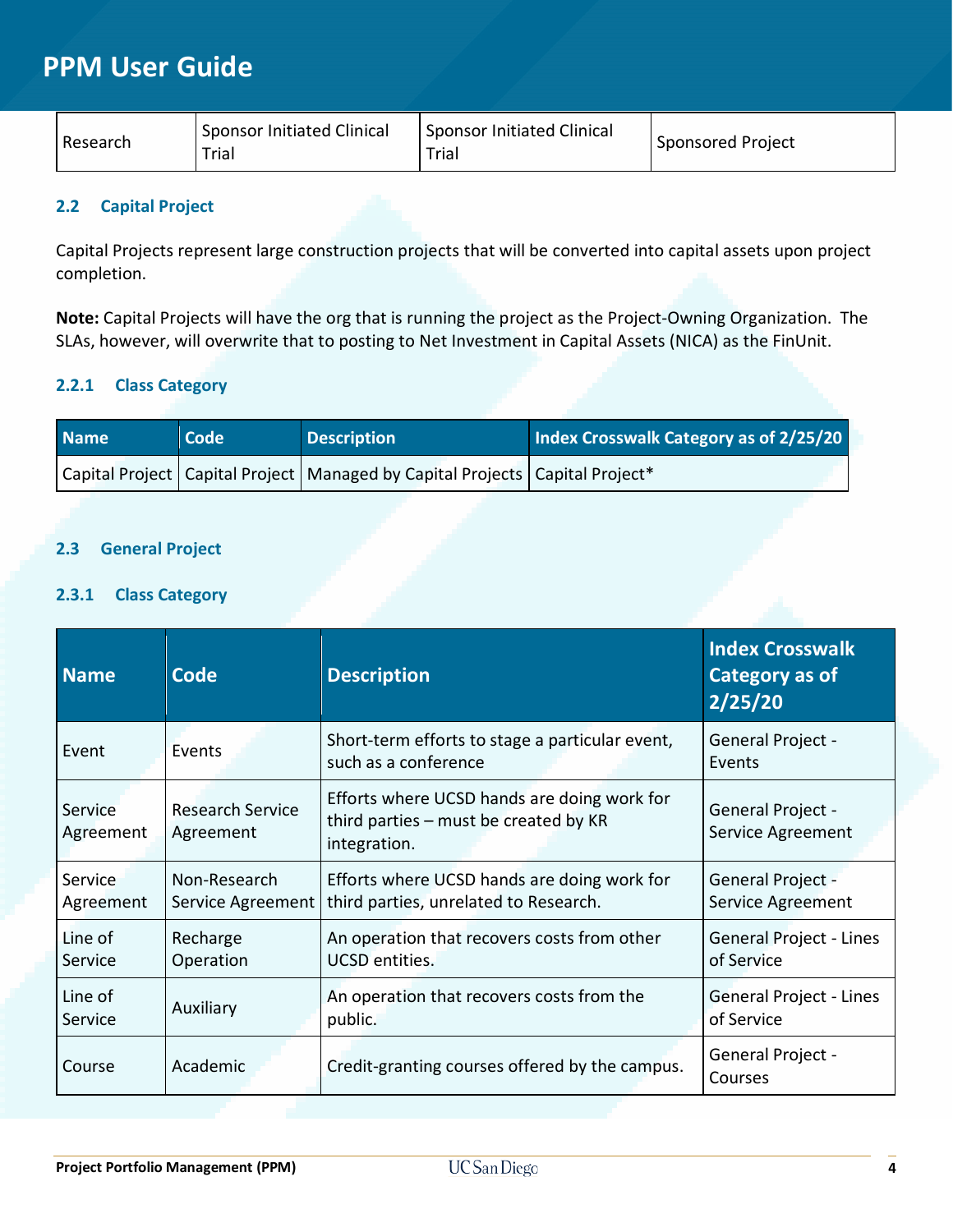| Course                                                 | Extension                  | Courses solely provided by University Extension.                                                                                                                         | General Project -<br>Courses                                                      |
|--------------------------------------------------------|----------------------------|--------------------------------------------------------------------------------------------------------------------------------------------------------------------------|-----------------------------------------------------------------------------------|
| Course                                                 | <b>SAPD</b>                | Strategic Academic Program Development<br>(courses offered by the academic colleges to the<br>public). Project-Owning Organization is always<br>the academic department. | General Project -<br>Courses                                                      |
| Cost<br><b>Tracking</b>                                | Faculty Start up           | Monies allocated to a new faculty member.                                                                                                                                | General Project -<br><b>Startup &amp; Retention</b>                               |
| Cost<br><b>Tracking</b>                                | <b>Faculty Retention</b>   | Monies allocated to a faculty member as part of<br>salary negotiations.                                                                                                  |                                                                                   |
| Cost<br><b>Tracking</b>                                | Faculty<br>Discretionary   | Unrestricted monies allocated to a faculty<br>member.                                                                                                                    | General Project -<br>Faculty or Individual<br><b>Specific Spending</b>            |
| Cost<br><b>Tracking</b>                                | Clinical<br>Administration | Non-research efforts for the clinical practice.                                                                                                                          |                                                                                   |
| Cost<br>Tracking                                       | Committee                  | Cross-campus committees.                                                                                                                                                 |                                                                                   |
| Cost<br><b>Tracking</b>                                | Team                       | Organization unit at a level below the Financial<br>Unit structure.                                                                                                      |                                                                                   |
| Cost<br><b>Tracking</b>                                | Campus<br>Fellowships      | UCSD-funded student support.                                                                                                                                             | General Project -<br>Fellowships &<br>Scholarships                                |
| Non-capital<br>Cost<br><b>Tracking</b><br>construction |                            | Facilities improvements and renovations below<br>the threshold to be considered capital<br>improvements.                                                                 | General Project -<br><b>Facilities &amp; Renovation</b><br>Projects - non capital |
| Cost<br><b>Tracking</b>                                | Committed<br>Reserves      | Monies committed to specific endeavors.                                                                                                                                  |                                                                                   |
| Cost<br><b>Tracking</b>                                | <b>General Reserves</b>    | Reserve funds that need to be earmarked at a<br>more granular level than Fund allows.                                                                                    |                                                                                   |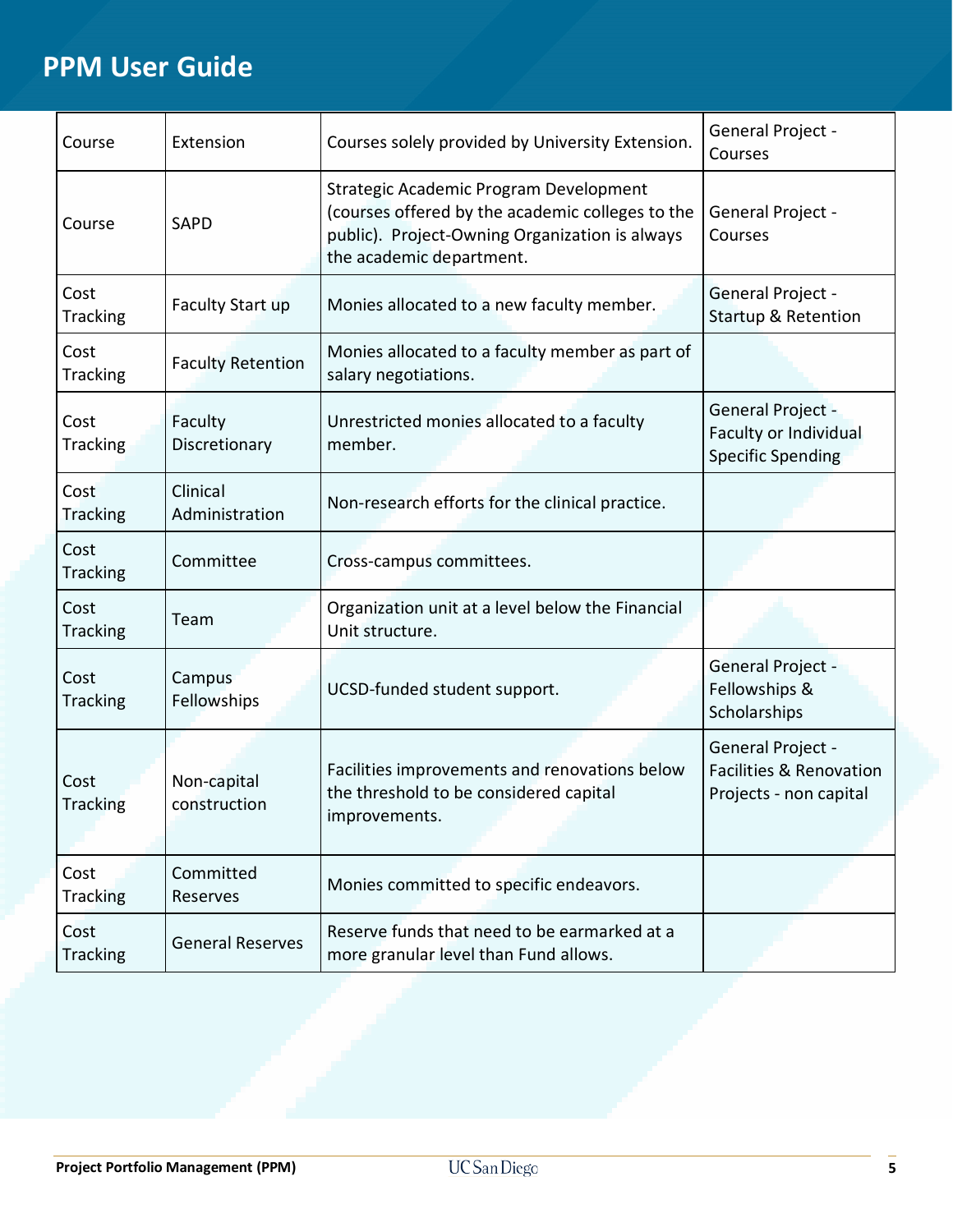|                         |       |                                                                                                  | <b>General Project - Cost</b><br><b>Center Tracking</b>   |
|-------------------------|-------|--------------------------------------------------------------------------------------------------|-----------------------------------------------------------|
|                         |       |                                                                                                  | General Project -<br>Milestone Billing - Time<br>based    |
| Cost<br><b>Tracking</b> | Other | Any effort best modeled in PPM that does not fit<br>into an established Class Category and Code. | General Project -<br>Project or Task Specific<br>Spending |
|                         |       |                                                                                                  | General Project -                                         |
|                         |       |                                                                                                  | <b>Student Discretionary</b>                              |
|                         |       |                                                                                                  | <b>Funds</b>                                              |
|                         |       |                                                                                                  | General Project - Sub                                     |
|                         |       |                                                                                                  | <b>Department Spending</b>                                |

## **2.4 Default**

There will be at least one project created for each Financial Unit in the Chart of Accounts. This project may be used for recharges or other transactions that come from the general monies of a department. The account should NOT be set for default projects, and the fund should always be university core funds SOFI (13991).

## **2.5 Naming Conventions**

| <b>Project Type</b>      | <b>Class Category</b>    | <b>Code</b>                       | <b>Abbreviation</b> |
|--------------------------|--------------------------|-----------------------------------|---------------------|
| <b>Sponsored Project</b> | <b>Sponsored Project</b> | Sponsored Project                 | <b>SP</b>           |
| Capital Project          | Capital Project          | Capital Project                   | <b>CP</b>           |
| <b>General Project</b>   | Event                    | Event                             | EV                  |
| <b>General Project</b>   | Service Agreement        | <b>Research Service Agreement</b> | <b>RSA</b>          |
| <b>General Project</b>   | Service Agreement        | Non-Research Service Agreement    | <b>NSA</b>          |
| <b>General Project</b>   | Line of Service          | <b>Recharge Operation</b>         | <b>REC</b>          |
| <b>General Project</b>   | Line of Service          | Auxiliary                         | <b>AUX</b>          |
| <b>General Project</b>   | Course                   | Academic                          | <b>ACAD</b>         |
| <b>General Project</b>   | Course                   | Extension                         | <b>EXT</b>          |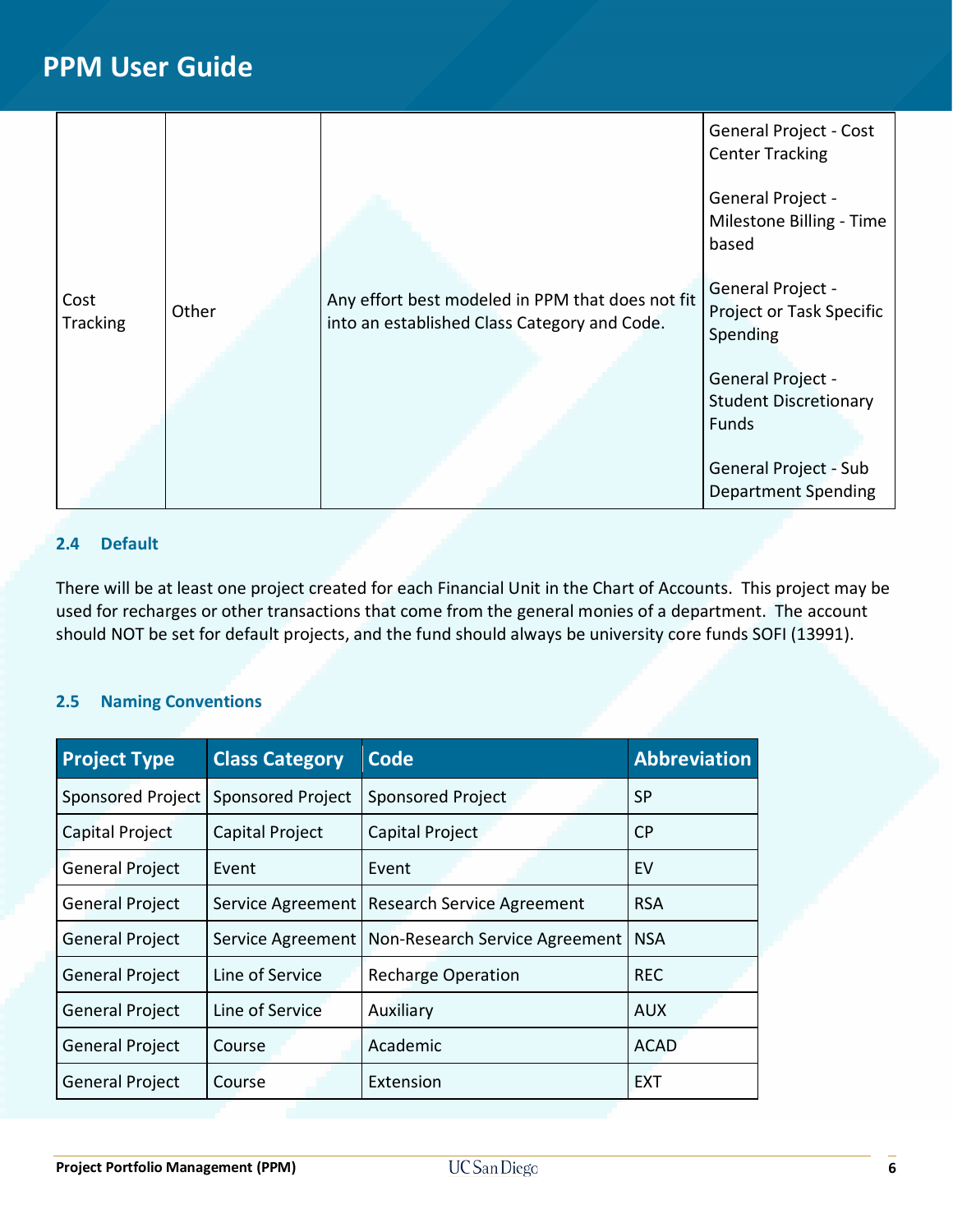| <b>General Project</b> | Course               | <b>SAPD</b>                    | <b>SAPD</b>  |
|------------------------|----------------------|--------------------------------|--------------|
| General Project        | <b>Cost Tracking</b> | Faculty Start Up               | <b>FSUR</b>  |
| <b>General Project</b> | <b>Cost Tracking</b> | <b>Faculty Retention</b>       | FR.          |
| General Project        | <b>Cost Tracking</b> | <b>Faculty Discretionary</b>   | FD.          |
| <b>General Project</b> | <b>Cost Tracking</b> | <b>Clinical Administration</b> | <b>CLIN</b>  |
| General Project        | <b>Cost Tracking</b> | Committee                      | <b>COMT</b>  |
| <b>General Project</b> | <b>Cost Tracking</b> | Team                           | TEAM         |
| General Project        | <b>Cost Tracking</b> | Campus Fellowships             | <b>CFEL</b>  |
| <b>General Project</b> | <b>Cost Tracking</b> | Non-capital construction       | <b>NCCON</b> |
| <b>General Project</b> | <b>Cost Tracking</b> | <b>Committed Reserves</b>      | <b>CRV</b>   |
| <b>General Project</b> | <b>Cost Tracking</b> | <b>General Reserves</b>        | GRV          |
| <b>General Project</b> | <b>Cost Tracking</b> | Other                          | <b>OTHR</b>  |
| Default                | Default              | Default                        | DFLT         |

## **3 Update and Creation Process**

## **3.1 Integration with Kuali Research**

All projects of type Sponsored will be generated through an integration with Kuali Research (KR). These projects will all have Awards and Funding Sources established. The Award number will always be the base KR Award Number and the Funding Source will always be the KR Sponsor Name.

**Example:** In KR, the complete KR award number might be 150685-00001. The Award Number would be 150685.

## **3.2 Change request process**

All requests to update projects or create new non-sponsored projects will be handled by creating a ServiceNow (SNOW) ticket. This includes any changes to field values of creation of new tasks. Sponsored project requests will be routed to the OPAFS team, non-sponsored project requests will be routed to General Accounting.

## **4 Awards**

Awards represent a pool of money that projects may draw upon. One award may be associated with multiple projects, and (by design decision, not system constraint) each project will only be associated with one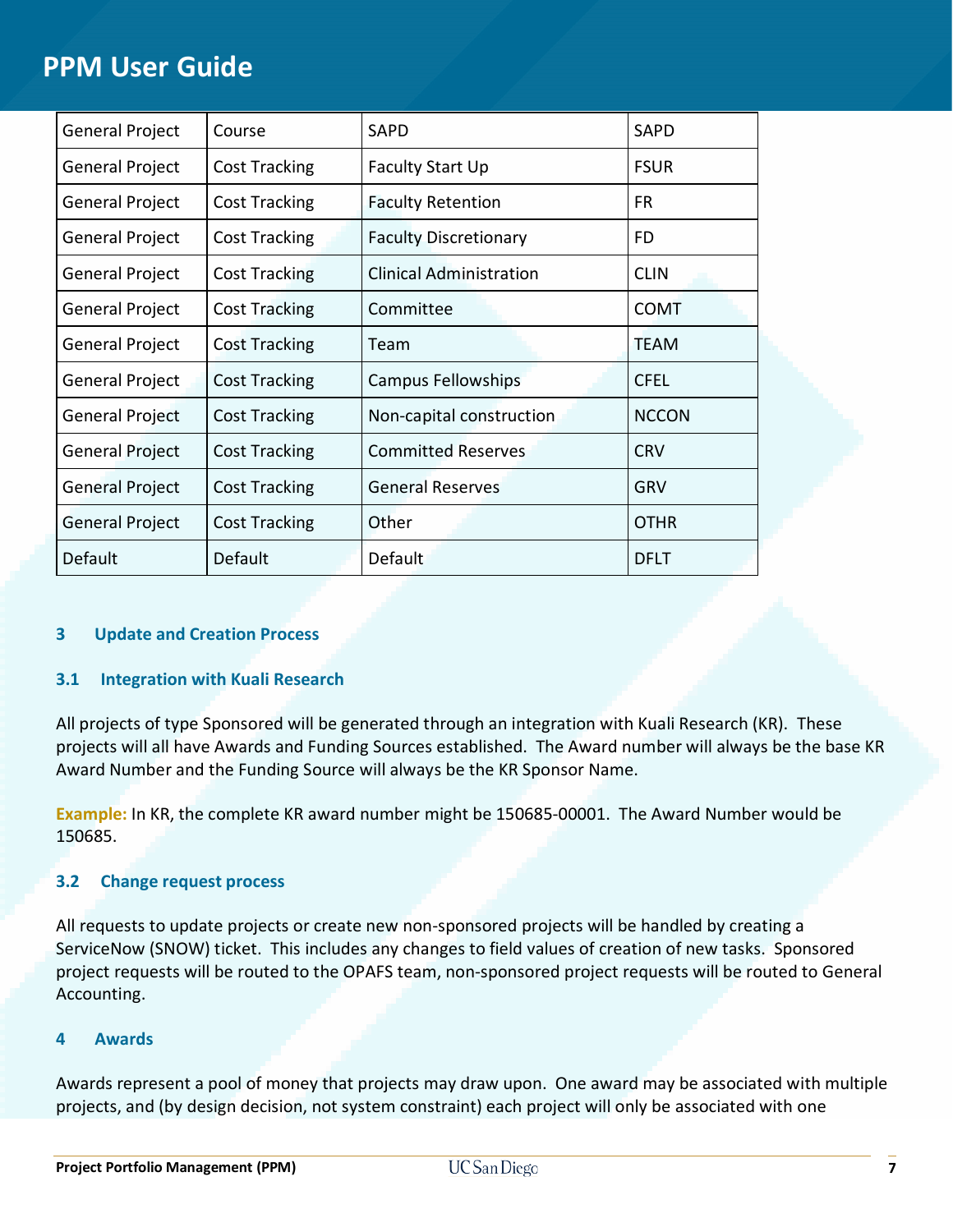award. Most awards will be automatically generated through an integration with KR. The only time that multiple projects will need to be associated with a single award is when the awards span departments or when there are 2 different billing methods on an award (cost reimbursable and fixed price).

## **4.1 Awards vs Contracts**

All awards are contracts, not all contracts are awards. The OFC Award module is an extension of contract, and when a new Award is created via the KR integration, OFC is creating a special type of contract with additional fields behind the scenes. This is why the Award Number on the MCI file and similar interfaces is called the "Contract Number" and certain screens will say "Submit Contract" instead of "Submit Award."

#### **4.2 Non-KR Awards**

For money awarded to sponsored projects that do not come from UCOP-recognized sources, the Award will be created in OFC without a corresponding entry in KR. They will all begin with the letter "N."

#### **4.3 Clinical Trials**

All Clinical Trials related to research will be entered through KR, and it will create the award in OFC. There are two types of research-related clinical trials: Sponsor-Initiated and PI-Initiated. Both types will follow a consistent costing and burdening configuration.

#### **5 Contracts**

Contracts represent agreements between the university and an external entity. One contract may be associated with many projects. One contract may have many different lines describing services and price agreements.

Not all Projects have Contracts associated with them, but they are necessary to generate invoices using Accounts Receivable via PPM.

Research Service Agreement projects will have a contract auto-generated via KR integration.

#### **5.1 Event Billing Uploads**

Details TBD

#### **6 Transactions**

Transactions in PPM do not occur via journal files and the General Ledger. PPM operates as a subledger that can track transactions separately and then generate accounting to push those transactions to the GL.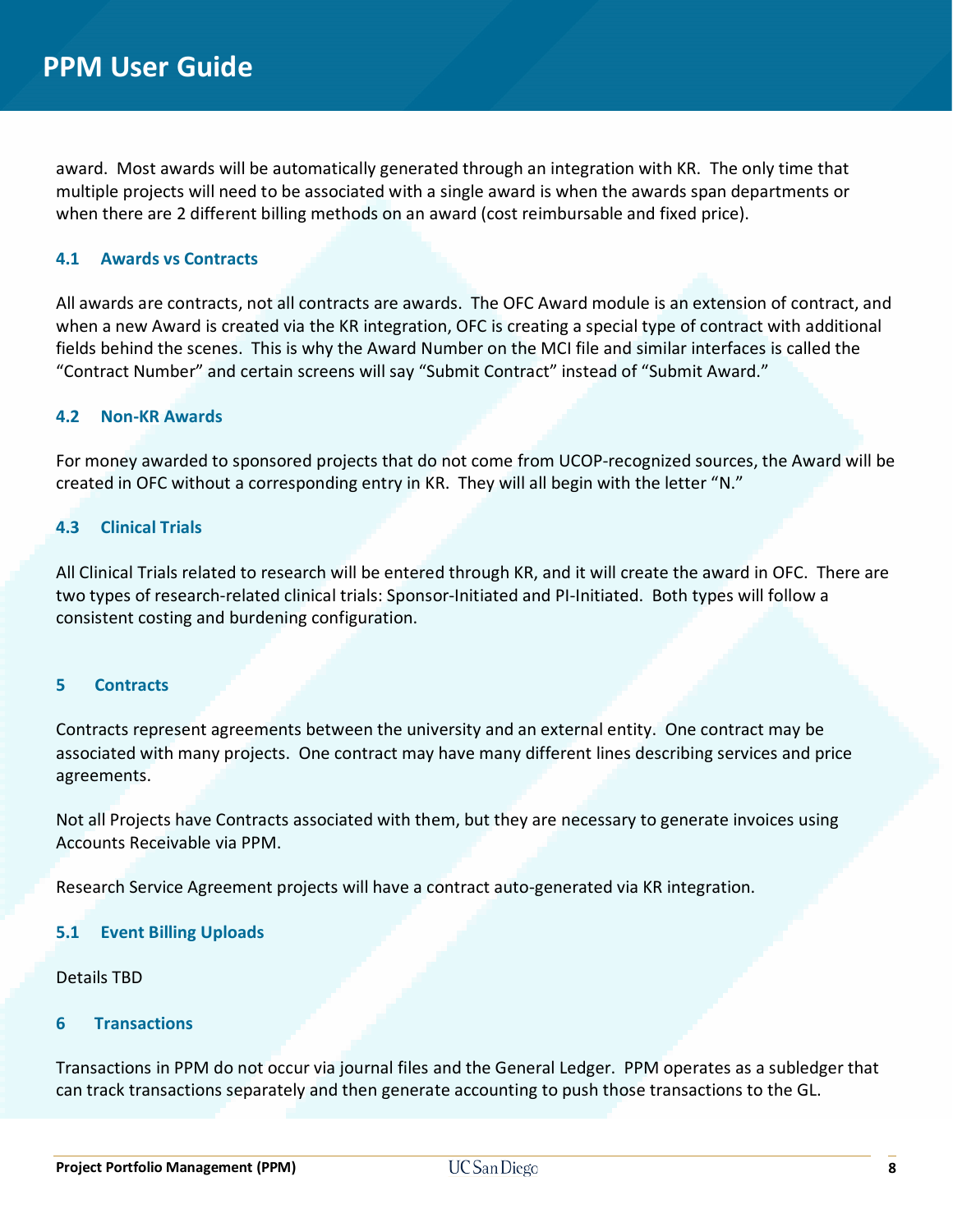## **6.1 POETAF**

POETAF is the shorthand for the fields in all PPM-related transactions. The POETAF represents a specific *transaction*, not a specific *project*.

All transactions in PPM have four required fields and two (sometimes) optional fields:

| <b>Name</b>                     | <b>Description</b>                                                                                                                                                                                                                                           | <b>Required for:</b>                                        |  |
|---------------------------------|--------------------------------------------------------------------------------------------------------------------------------------------------------------------------------------------------------------------------------------------------------------|-------------------------------------------------------------|--|
| <b>Project Number</b>           | The unique number that describes a project. These<br>identical values will also appear in the COA in the Project<br>segment.                                                                                                                                 | All transactions in<br><b>PPM</b>                           |  |
| <b>Expenditure Organization</b> | Organization generating the expense. This is often not the<br>same as the Project-Owning Organization.<br>The values in this segment come from the Organization<br>table in OFC (which is populated with the names, not<br>numbers, of the Financial Units). | All transactions in<br><b>PPM</b>                           |  |
| <b>Expenditure Type</b>         | The specific type of expense being incurred. The<br>expenditure type will be used to derive the Account<br>segment value in the COA, but expenditure types are more<br>granular. One account may be represented by many<br>different expenditure types.      | All transactions in<br><b>PPM</b>                           |  |
| <b>Task Number</b>              | The number that represents the project task incurring the<br>expense.                                                                                                                                                                                        | All transactions in<br><b>PPM</b>                           |  |
| <b>Award number</b>             | The award to be used for this transaction. It matched the<br><b>KR</b> award number.                                                                                                                                                                         | <b>Transactions</b><br>against projects<br>that have awards |  |
| <b>Funding Source</b>           | Name of the sponsor in KR for the external funding<br>source. This is NOT the same as the Fund in the<br>CCOA. This is the name of the sponsor name in KR.                                                                                                   | <b>Transactions</b><br>against projects<br>that have awards |  |

## **6.2 Transaction Methods**

## **6.2.1 Accounts Receivable**

Authorized users may generate invoices through PPM. The invoice is generated with the project information provided, and then is processed through AR in the normal fashion. The revenue is generated in PPM when the invoice is created.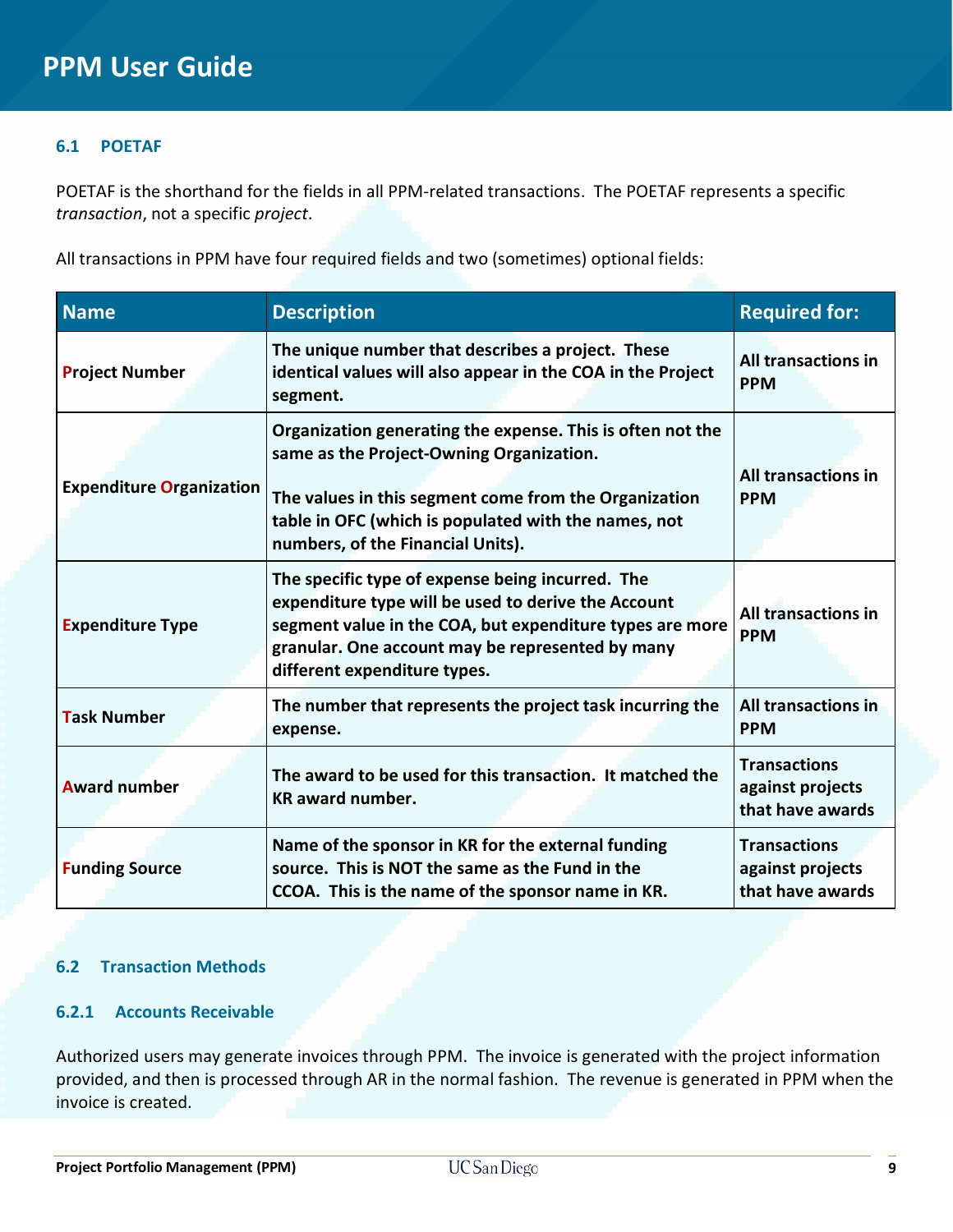## **6.2.2 Accounts Payable**

All university staff and affiliates may use the procurement module to acquire goods and services. If they wish to use project monies to pay for those services, they are required to supply the Project Number, Task Number, and Expenditure Type. It is also possible for authorized buyers to create entries directly in Accounts Payable. Accounts Payable will then process the transaction and send it to PPM via a POETAF string.

## **6.2.3 Direct Cost Entry**

Authorized users may enter costs directly into PPM at the task level. They are required to supply the Expenditure Type and amount.

#### **6.2.4 Miscellaneous Cost Import**

The Miscellaneous Cost Import (MCI) function is like a journal file for PPM. It allows users to upload a text file with multiple lines to add expenses to projects.

#### [Annotated MCI file](https://ucsdcloud-my.sharepoint.com/:x:/g/personal/esrfisp_ucsd_edu/EYNPYaeeqlFNnzJZWh1OhrMBpyTQoN9KB2EutHXrg5l64A?rtime=X0k4ceik10g)

#### **6.3 Balance Transfers**

The PPM module is intended to be a cost-tracking mechanism, with an assumption that all money coming into a project is coming from a third-party organization via receivables and contracts.

However, there are two business cases at the university that require us to be able to move monies from Financial Units to Projects: recharges and balance transfers.

#### **6.3.1 Balance Transfer Application**

As part of UCSD's implementation of OFC we will be creating a custom application to handle cost transfers (corrections after-the-fact) and balance transfers (moving money across segments in the COA). That application will also be able to transfer balances to projects.

Users will be required to supply the Project and Task number. The application will generate a journal file (as per normal balance transfers) moving money into the Project in the GL. It will also generate a Miscellaneous

Cost Import file to generate a negative expense with a transfer account at the task level. This will cause the "revenue" to appear at the task level in PPM.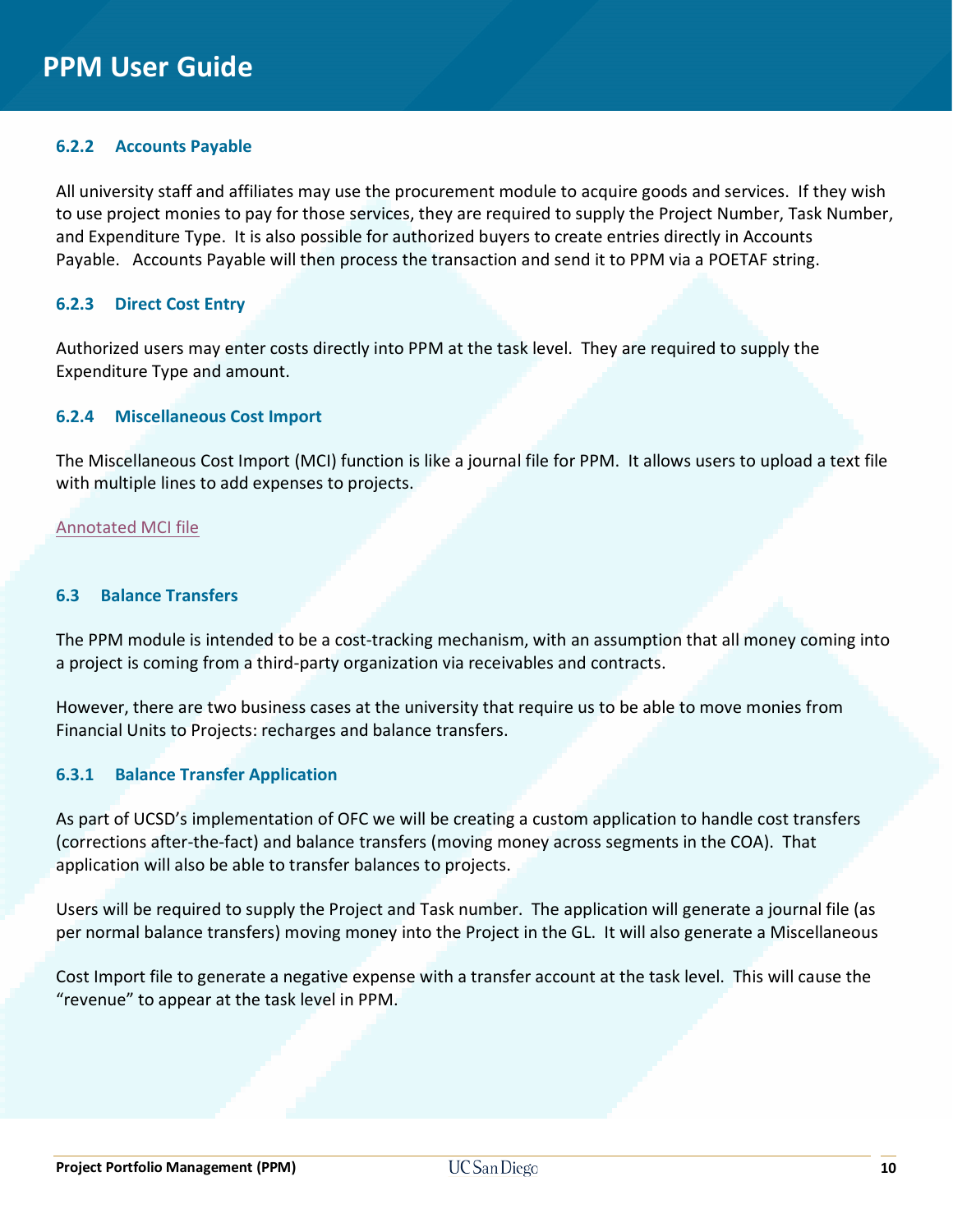## **7 Recharge Operations**

Each separate recharge operation will be a separate project of General, Category of Line of Service, and Class Type of Recharge in PPM. The project will represent the overall recharge operation, and the tasks the various services provided.

#### **Example**: Animal Care

The Animal Care Program department administers a recharge operation that provides animal care services to the campus. Each category of animal is a separate service with different rates. They would create one Project for the overall recharge operations, and separate tasks for the different animals.

All recharges will be project-to-project. The customer for the service may choose to use the default project for their FinUnit or provide a different project to be billed.

#### **7.1 Accounts**

There will be one credit account for all recharge operations. Each operation will use a distinct debit account. There will also be a corresponding Expenditure Type created for each recharge operation.

#### **7.2 Import mechanism**

Recharges will be imported into PPM via the Miscellaneous Cost Import file. Each recharge transaction will consist of two lines in the file:

- 1. An expense on the project belonging to the customer.
- 2. A contra-expense on the project for the recharge operation representing their "revenue."

**Example:** Animal Care has provided services to the Biology department, and now it is time for them to recover costs via recharge.

| <b>Project Name</b>               | <b>Expenditure</b><br>Org | <b>Expenditure Type</b>                 | <b>Task Name</b>  | Amount      |
|-----------------------------------|---------------------------|-----------------------------------------|-------------------|-------------|
| <b>Biology Default Project</b>    | <b>Animal Care</b>        | Animal Care recharge expense<br>account | Task 1            | \$5,000     |
| Animal Care Recharge<br>Operation | <b>Biology</b>            | <b>Recharge Credit</b>                  | Mouse<br>Services | $-$ \$5,000 |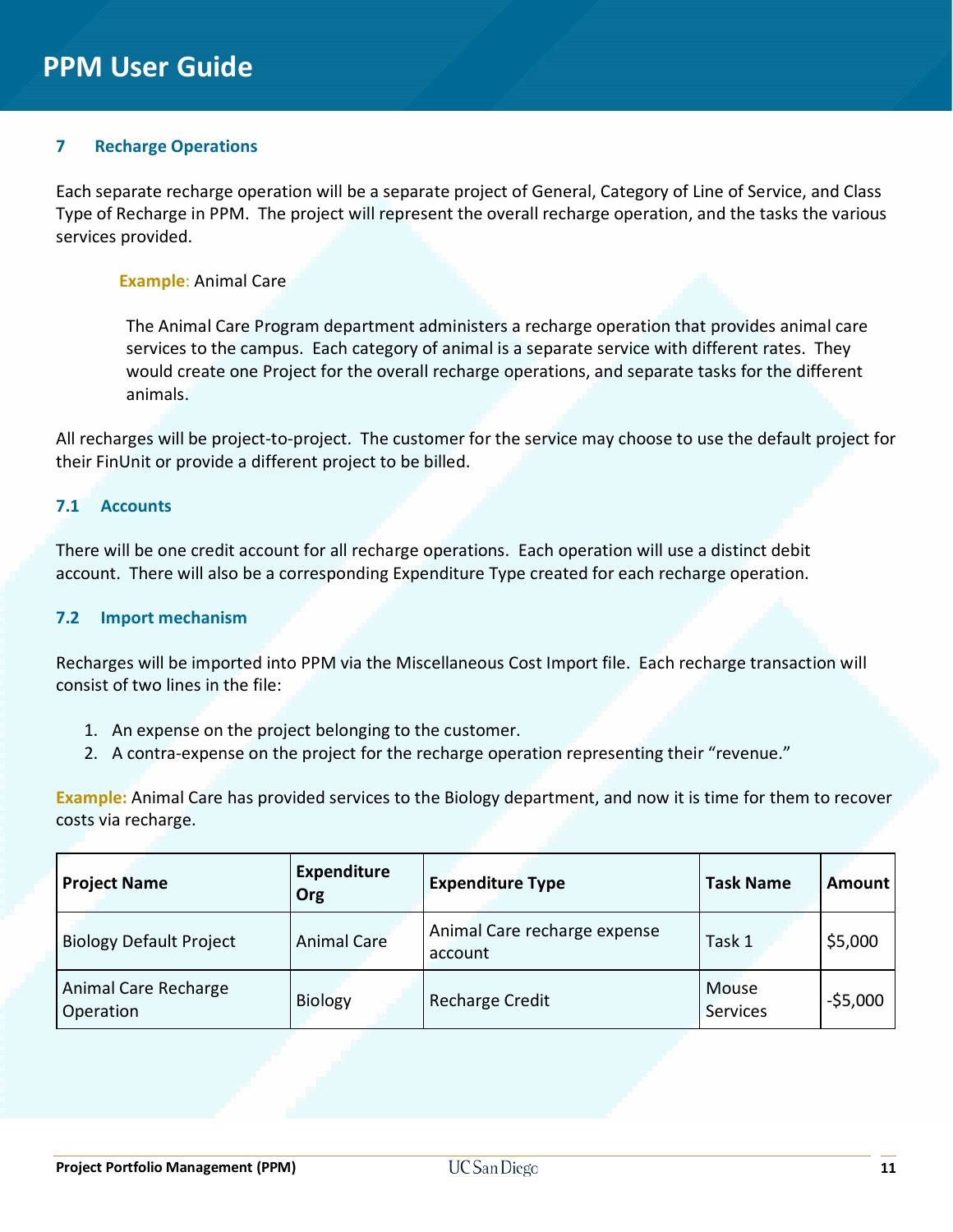## **7.3 Required Information**

Customers of recharge operations will only be required to provide the project and task number that should be billed, and funding source for sponsored projects. All other necessary information is derivable.

#### [Recharge Transaction Guide](https://collab.ucsd.edu/pages/viewpage.action?spaceKey=ESRFIS&title=Oracle+Financials+Recharge+Transaction+Guide)

#### **7.4 NGN**

The Next Generation Network (NGN) recharge operation in ITS has slightly different requirements than most of our campus operations.

#### **7.4.1 Requirements**

- 1. There must be one charge for entire NGN bundle 1. With aggregated cost for all employees and all services into one single charge
- 2. Must be able to track costs for seventeen separate Lines of Service within NGN
- 3. Must be able to attribute costs to multiple FinUnits within a single Line of Service

## **7.4.2 Solution**

- One project called NGN for billing/recharge purposes
	- $\circ$  Will show up on department expense report as just one line for all of NGN
	- o Operational costs will NOT be tracked on this project
- 17 different line of service projects for cost-tracking purposes
	- o Each project will have separate tasks for the ITS departments/teams that support it
	- o The FinUnit on those tasks will be the posting levels for the teams
	- o These projects will NOT generate recharges
- Monthly process to reallocate the recharge revenues from overall NGN project to the appropriate **FinUnits** 
	- o This will be handled via Miscellaneous Cost Import file.

#### **8 SLAs and Accounting**

The default SLAs for all Projects is to use the values in the task-level DFFs that match the CCOA segments (Fund, Location, Program, Activity) when they are supplied. Other SLAs may overwrite this based on the Project Type. The Account is always determined by the Expenditure Type.